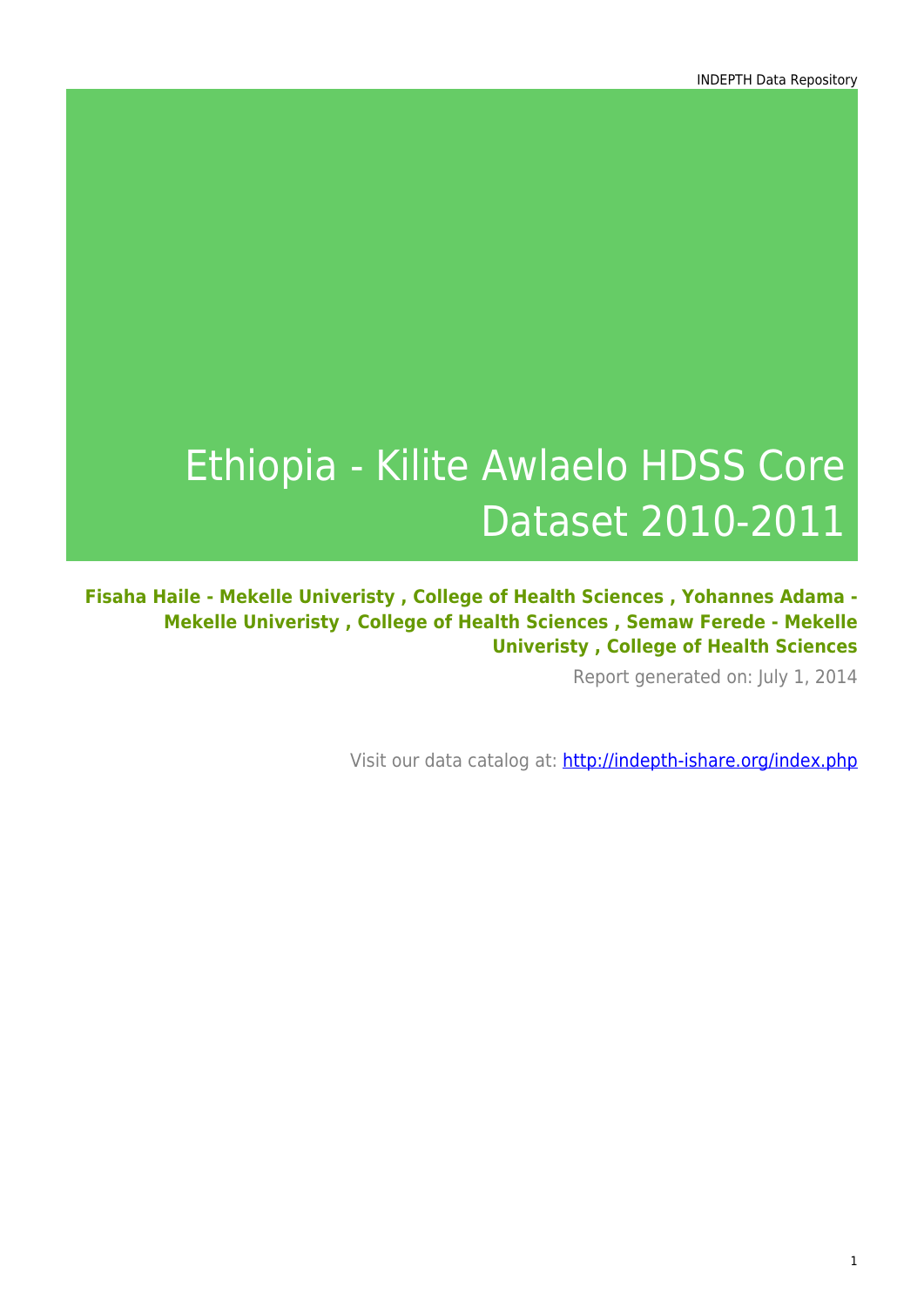# **Overview**

#### Identification

**ID NUMBER** INDEPTH.ET031.CMD2011.V4

### Version

#### **VERSION DESCRIPTION**

v1 First Version for internal use only

v4 Edited dataset for public distribution

#### **PRODUCTION DATE**

2014-06-05

#### **Overview**

#### **ABSTRACT**

Tigray is one of the nine administrative regions in Ethiopia. It is comprised of seven zones, of which the Eastern zone is base for the Kiltie Awlaelo Health and Demographic Surveillance Site. The Kiltie Awlaelo HDSS includes 10 kebeles (districts) selected from Eastern zone considering agroclimatic, rural/urban and other several factors to assure representativeness. Nine of the study districts are rural and only one is from urban. The site is located 802km North of Addis Ababa, the capital of Ethiopia.The surveillance was started in 2009, with a baseline population of 65, 848 (urban 87.2% and 13.7% from rural) living in 14,454 households. The population comprises mainly of orthodox Christians (93.4%) and others like Moslems (1.6), catholic and protestant (0.08%).Among adults of 15 years and above, 29.1% are engaged in farming, 23% can students, 21.9% housewives, and 4.5% seeking for job. Regarding to educational status of the surveillance population for those aged seven and above years, 33.5% are unable to read and write, 8.5% able to read and write but had no formal schooling, 32.6% have completed primary school, 21% completed secondary school and 1.6% have completed secondary education and above. The population distribution shows it is quite youthful. Eighty four percept of the total population lives in rural areas.

The objective of this surveillance is to provide important demographic and health related indicators with international, national and local poplicy importance.

#### **KIND OF DATA**

Event history data

#### **UNITS OF ANALYSIS**

Individual

#### Scope

#### **NOTES**

In this surveillance socio demographic characterstics, birth , death , in migration and outmigration and martial chage and their dates are continously updated.Socidemographic characterstics are updated once per year and events like birth, death , inmigration and outmigration and marital staus change are captured continously and updated every six months.

#### **TOPICS**

| <b>Topic</b>                     | Vocabulary | URI                              |
|----------------------------------|------------|----------------------------------|
| Population Characteristics [N01] | MeSH       | http://www.ncbi.nlm.nih.gov/mesh |

**KEYWORDS KAHDSS**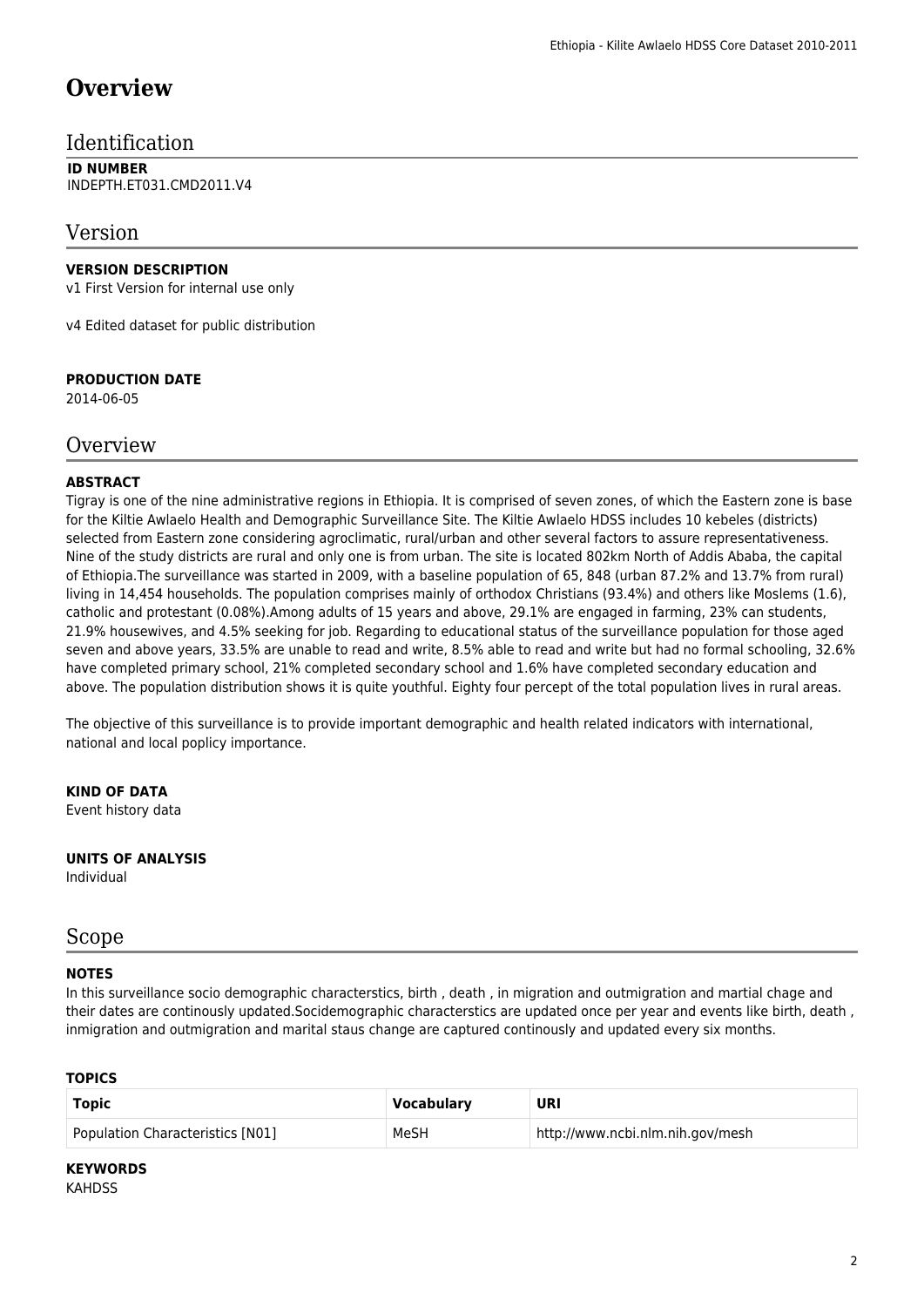### Coverage

#### **GEOGRAPHIC COVERAGE**

Kilte Awlealo Health and Demographic surveillance site has 10 kebelles( smallest administrative unit in Ethiopia).Nine of them were rural kebelles and one kebelle is urban.

#### **UNIVERSE**

all residents of the HDSS

# Producers and Sponsors

| <b>PRIMARY INVESTIGATOR(S)</b> |                                                |  |
|--------------------------------|------------------------------------------------|--|
| <b>Name</b>                    | <b>Affiliation</b>                             |  |
| Fisaha Haile                   | Mekelle Univeristy, College of Health Sciences |  |
| Yohannes Adama                 | Mekelle Univeristy, College of Health Sciences |  |
| Semaw Ferede                   | Mekelle Univeristy, College of Health Sciences |  |
| Afework Mulugeta               | Mekelle Univeristy, College of Health Sciences |  |
| Berhe Weldearegawi             | Mekelle Univeristy, College of Health Sciences |  |
| Alemseged Aregay               | Mekelle Univeristy, College of Health Sciences |  |

#### **FUNDING**

| <b>Name</b>                         | <b>Abbreviation</b> | Role                            |
|-------------------------------------|---------------------|---------------------------------|
| CDC-Ethiopia                        | CDC-Ethiopia        | Financial and Techinical suport |
| Ethiopian Public Health Assocaition | <b>EPHA</b>         | <b>Techinical Suport</b>        |

#### **OTHER ACKNOWLEDGEMENTS**

| <b>Name</b>        | <b>Affiliation</b>  | Role                     |
|--------------------|---------------------|--------------------------|
| G/hiwot G/her      | Mekelle Univerisity | Data Manager             |
| G/meskel Tesfay    | Mekelle Univerisity | <b>Field Coordinator</b> |
| G/micheal H/mariam | Mekelle Univerisity | Field Supervisor         |
| Ashenafi Ashebir   | Mekelle Univerisity | Field Supervisor         |
| Netsanet Leake     | Mekelle Univerisity | Data Encoder             |
| Amet G/hiwet       | Mekelle Univerisity | Data Encoder             |
| Guesh G/her        | Mekelle Univerisity | Data Encoder             |
| Selam Minas        | Mekelle Univerisity | Record Officer           |
| Meaza G/yohhanes   | Mekelle Univerisity | Data Collector           |
| Lemlem Mengistu    | Mekelle Univerisity | Data Collector           |
| Kibrom G/Selassie  | Mekelle Univerisity | Data coordinator         |
| Bayray H/selassie  | Mekelle Univerisity | Data Collector           |
| Simret Kahsay      | Mekelle Univerisity | Data Collector           |
| Rishan Gebru       | Mekelle Univerisity | Data Collector           |
| Fitsum Tesfay      | Mekelle Univerisity | Data Collector           |
| Nigisti Mezgebe    | Mekelle Univerisity | Data Collector           |
| Mebrihit Desta     | Mekelle Univerisity | Data Collector           |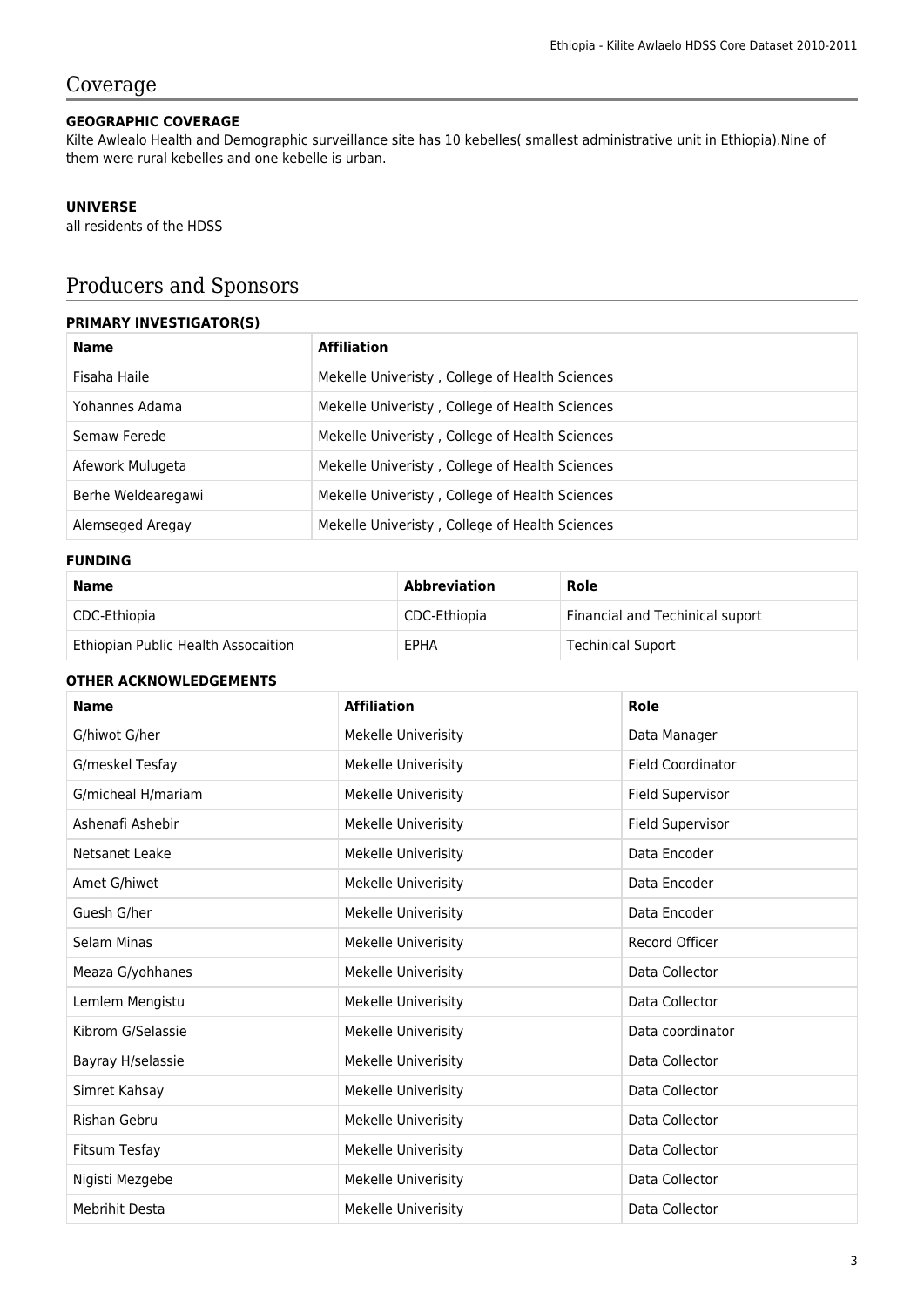| <b>Name</b>  | <b>Affiliation</b>  | Role            |
|--------------|---------------------|-----------------|
| Tsgega Nigus | Mekelle Univerisity | Data Collectors |
|              | Mekelle Univerisity |                 |

### Metadata Production

#### **METADATA PRODUCED BY**

| <b>Name</b>            | <b>Abbreviation</b> | <b>Affiliation</b>     | Role                       |
|------------------------|---------------------|------------------------|----------------------------|
| Kiliteawlaelo HDSS     | <b>KAHDSS</b>       | Mekelle University     | Documentation of the study |
| ISHARE2Technical TEAM  | isTT                | <b>INDEPTH Network</b> | Techical suport            |
| <b>INDEPTH Network</b> | int.indpth          | <b>INDEPTH</b>         | agency                     |

#### **DATE OF METADATA PRODUCTION**

2014-03-07

#### **DDI DOCUMENT VERSION**

DDI.INDEPTH.ET031.CMD2011.V3

#### **DDI DOCUMENT ID**

DDI.INDEPTH.ET031.CMD2011.V3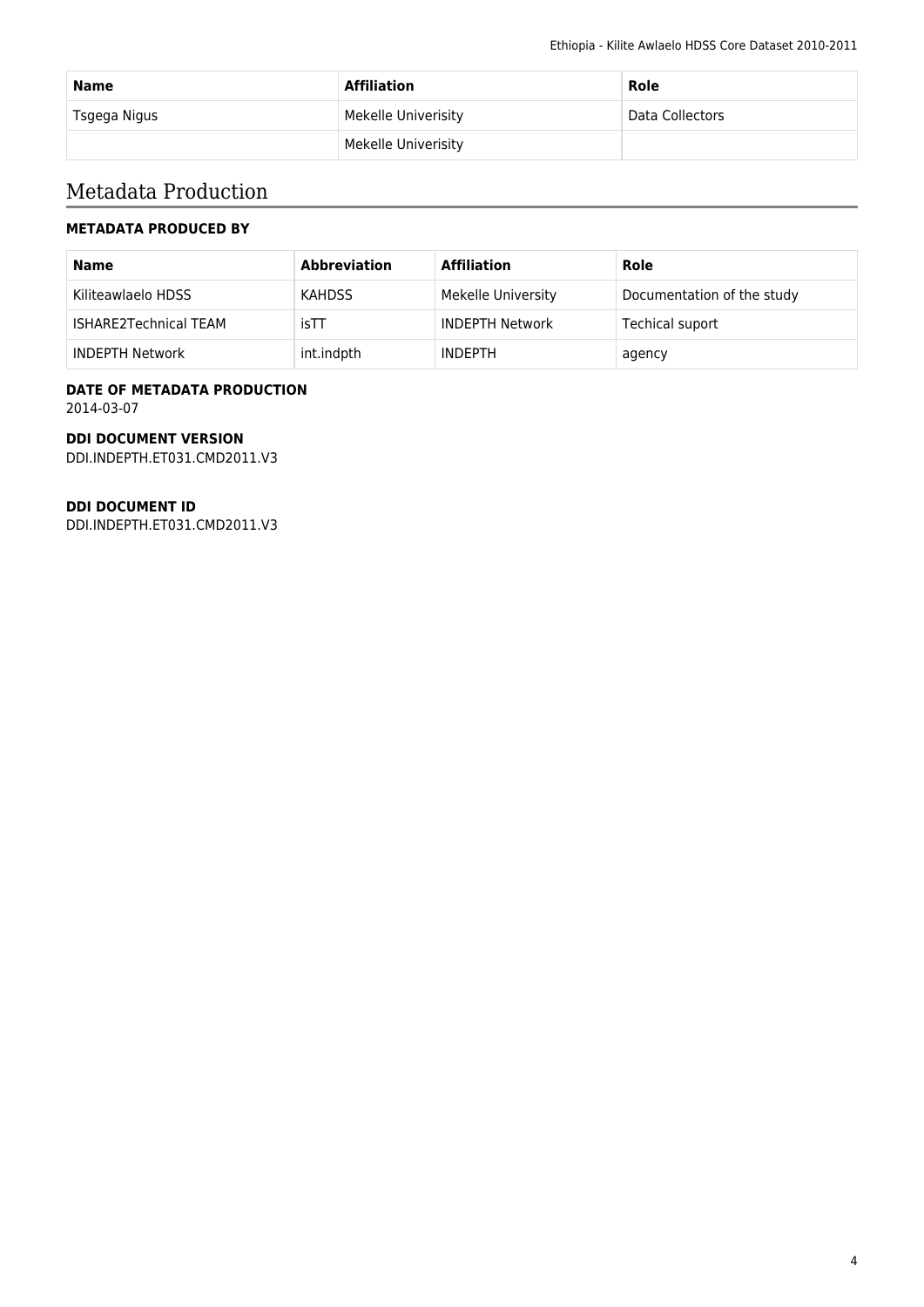# **Sampling**

### Response Rate

the response rate in our site is 100%.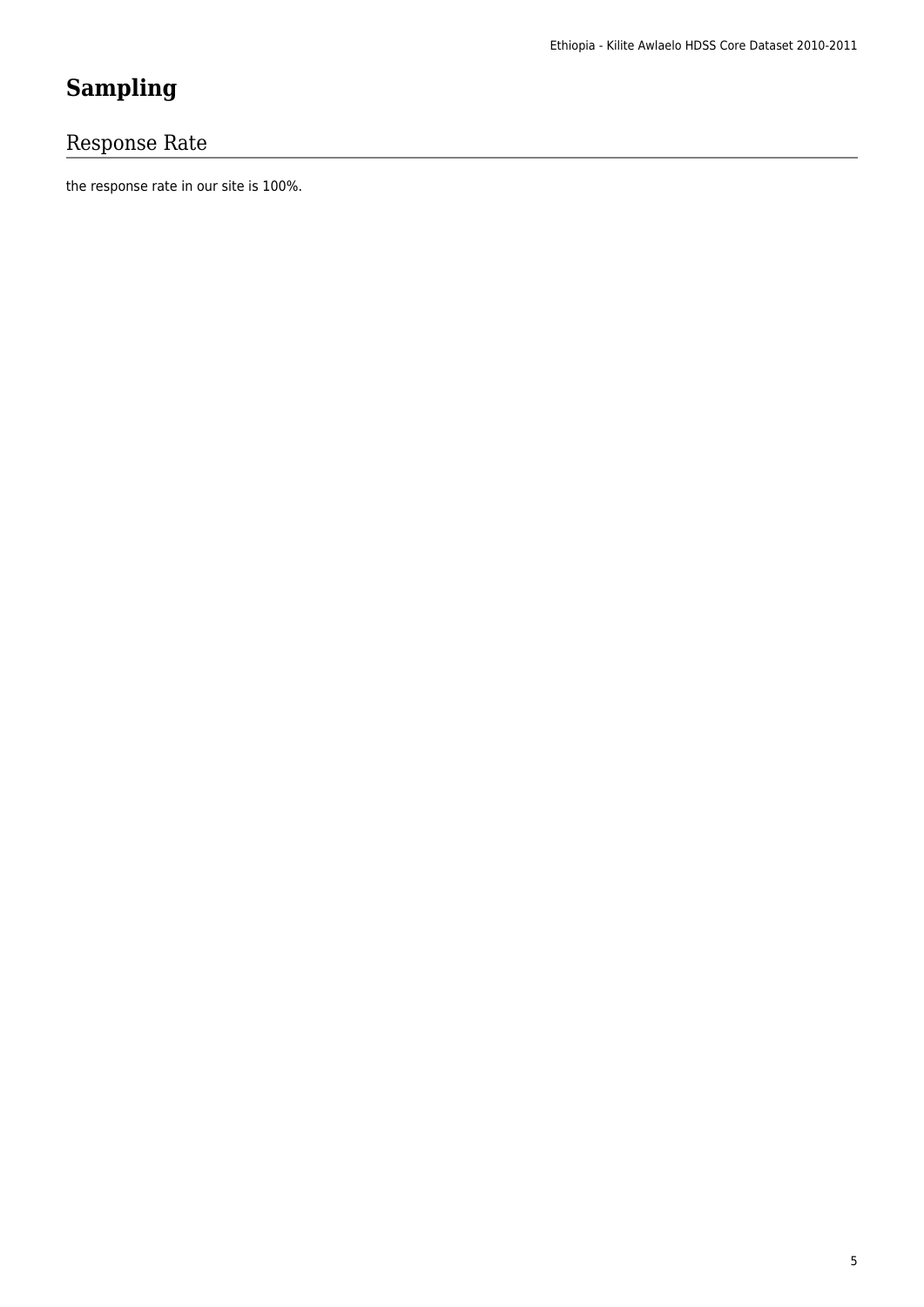# **Questionnaires**

No content available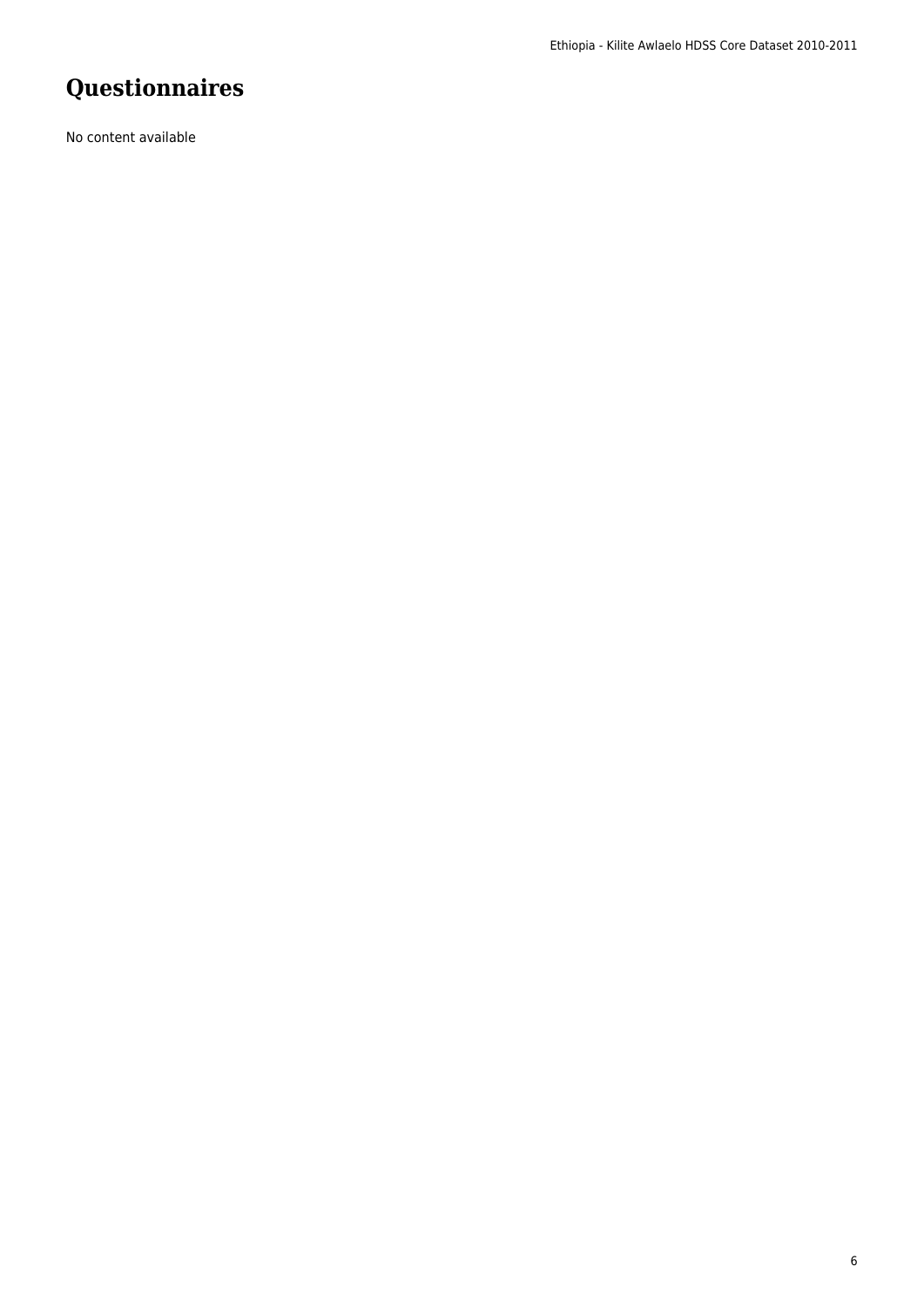# **Data Collection**

### Data Collection Dates

| Start        | <b>End</b> | Cycle |  |
|--------------|------------|-------|--|
| 2009-09-20   | 2009-09-12 | 0     |  |
| 2009-12-10   | 2011-05-08 | 1     |  |
| 2011-05-09   | 2012-03-11 | 2     |  |
| 2012-03-12   | 2012-08-06 | 3     |  |
| 2012-08-07   | 2013-04-08 | 4     |  |
| Time Periods |            |       |  |
| <b>Start</b> | <b>End</b> | Cycle |  |
| 2010-01-01   | 2011-12-31 | N/A   |  |

### Data Collection Mode

Face-to-face [f2f]

#### **DATA COLLECTION NOTES**

There are about 28 field staffs to collect, monitor and supervise the data collection process. Training is given to data collectors two times per year for about a week. The average time taken to complete the questionnaire is 30 minutes.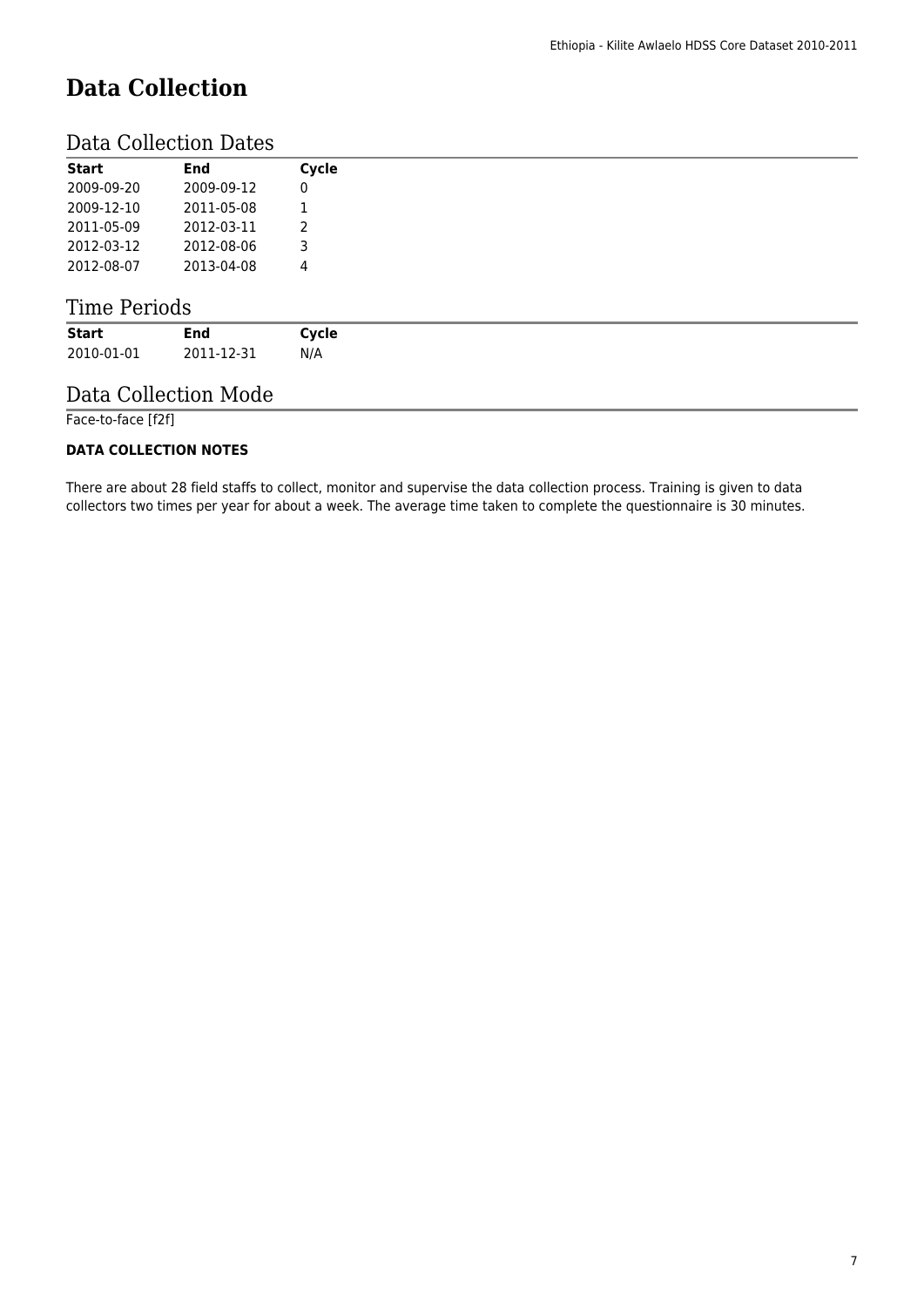# **Data Processing**

### Data Editing

Data was left censored to 1 Jan 2010 to account for the start-up phase of the surveillance.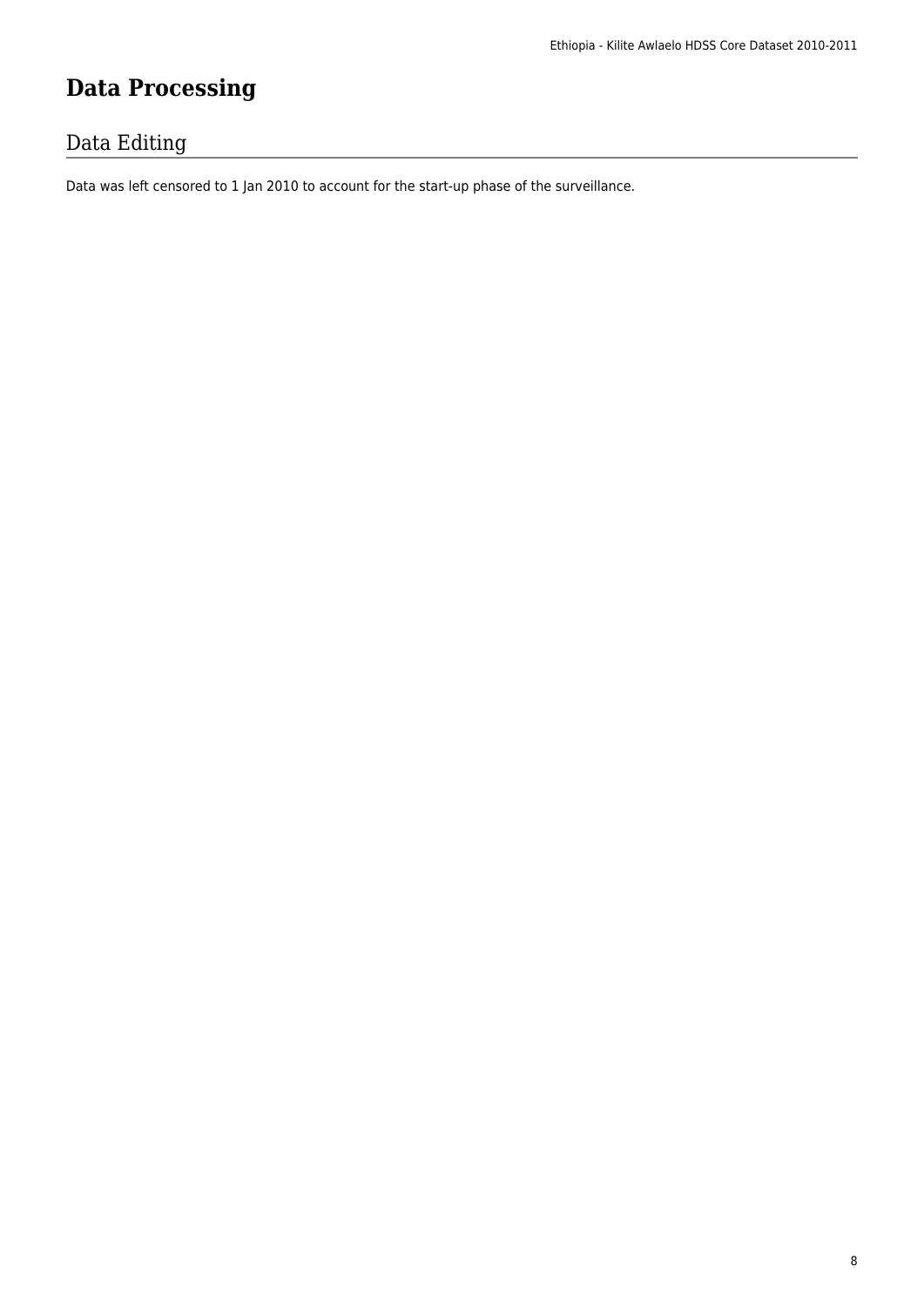# **Data Appraisal**

# Estimates of Sampling Error

Not Applicable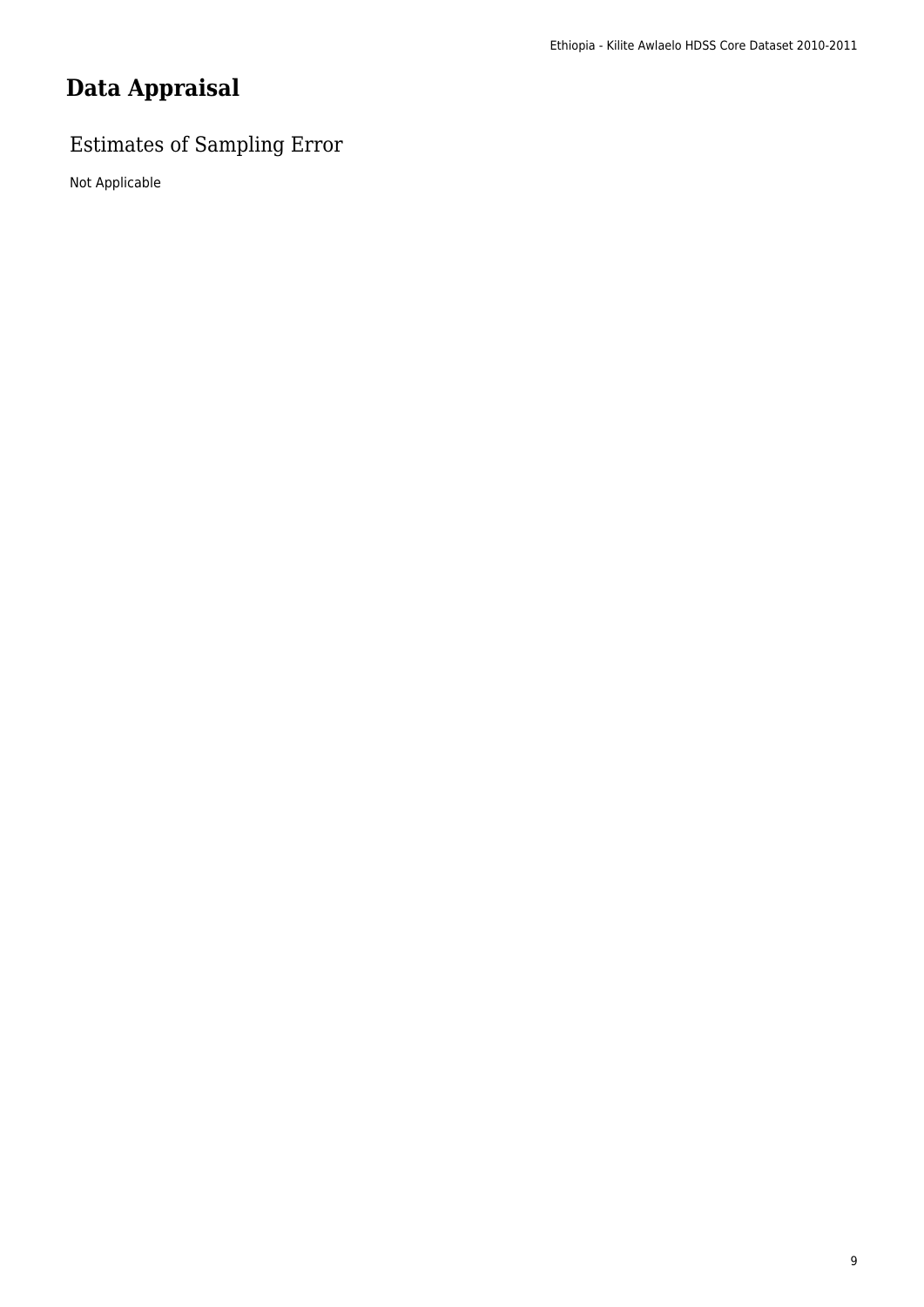# **File Description**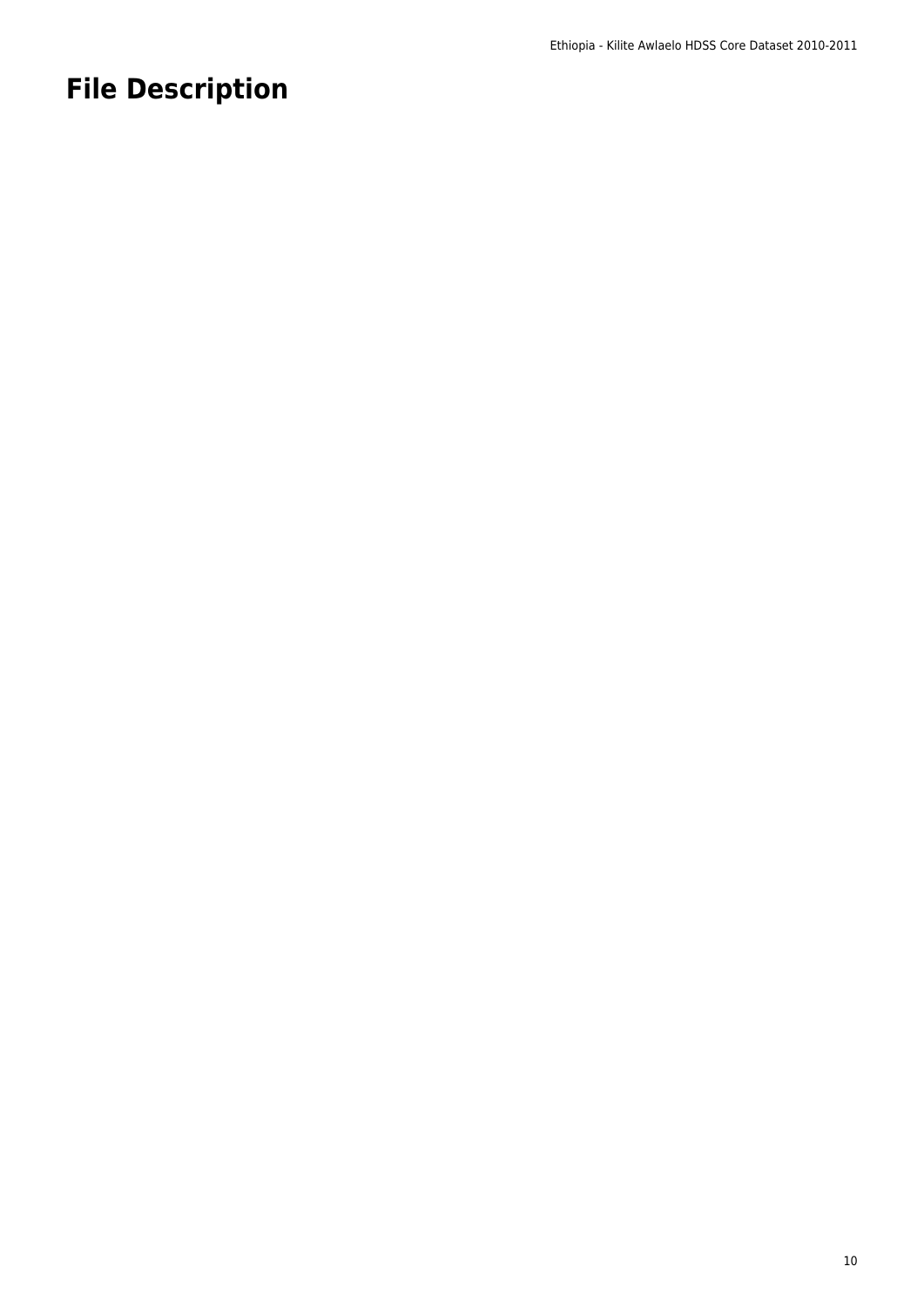# **Variable List**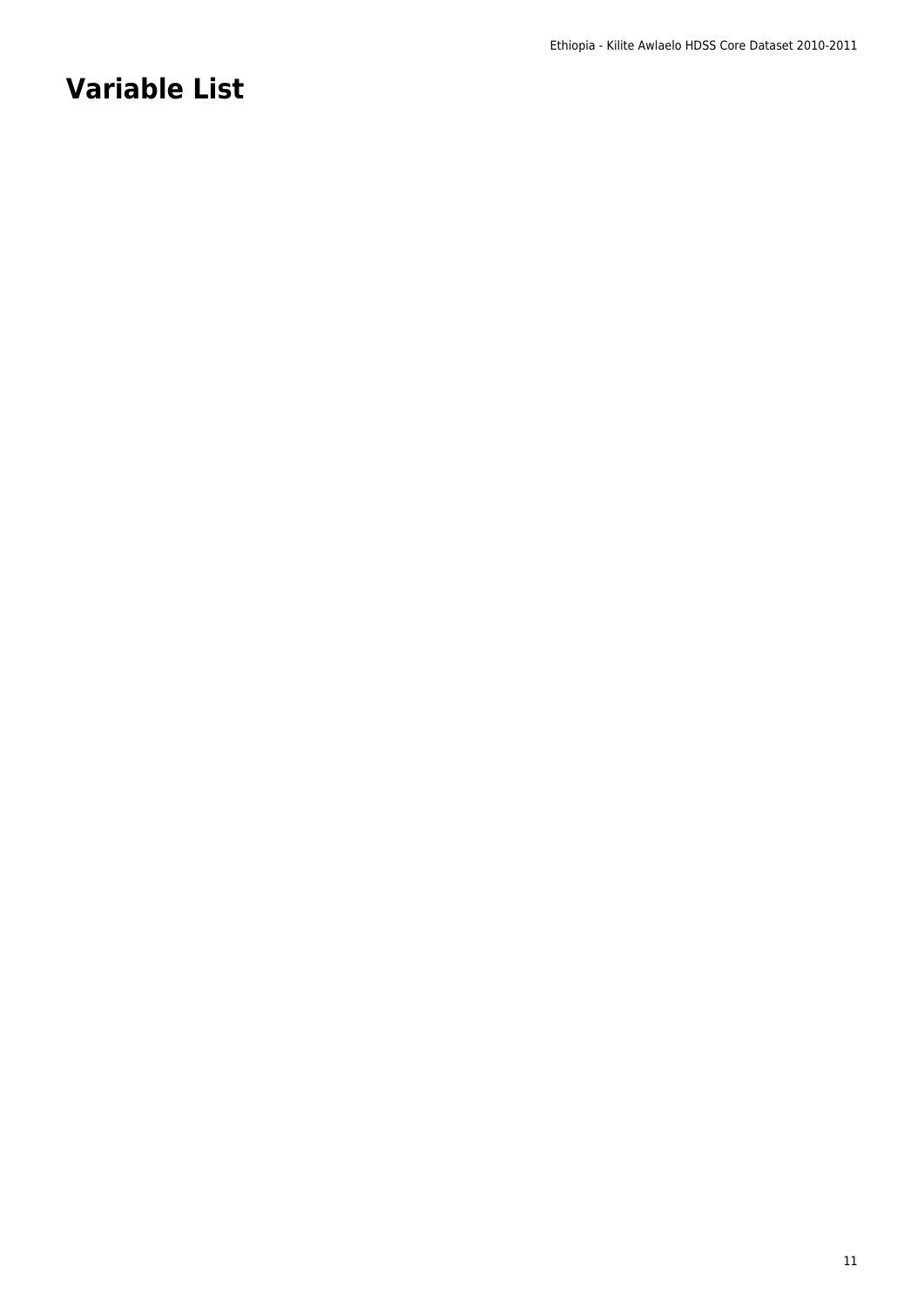# **ET031.CMD2011**

| Content             |                   |  |  |
|---------------------|-------------------|--|--|
| Cases               | 171877            |  |  |
| Variable(s)         | 14                |  |  |
| Structure           | Type:<br>Keys: () |  |  |
| Version             |                   |  |  |
| Producer            |                   |  |  |
| <b>Missing Data</b> |                   |  |  |

# **Variables**

| ID              | <b>Name</b>     | Label           | <b>Type</b> | Format    | Question |
|-----------------|-----------------|-----------------|-------------|-----------|----------|
| V41             | RecNr           | RecNr           | contin      | numeric   |          |
| V42             | CountryId       | CountryId       | discrete    | numeric   |          |
| V43             | Centreld        | Centreld        | discrete    | character |          |
| V44             | IndividualId    | IndividualId    | contin      | numeric   |          |
| V45             | Sex             | Sex             | discrete    | numeric   |          |
| V63             | <b>DoB</b>      | <b>DoB</b>      | discrete    | character |          |
| V47             | EventCount      | EventCount      | discrete    | numeric   |          |
| V48             | EventNr         | EventNr         | discrete    | numeric   |          |
| V49             | EventCode       | EventCode       | discrete    | character |          |
| V61             | EventDate       | EventDate       | discrete    | character |          |
| V62             | ObservationDate | ObservationDate | discrete    | character |          |
| V <sub>52</sub> | LocationId      | LocationId      | contin      | numeric   |          |
| V <sub>53</sub> | MotherId        | MotherId        | discrete    | numeric   |          |
| V54             | DeliveryId      | DeliveryId      | discrete    | numeric   |          |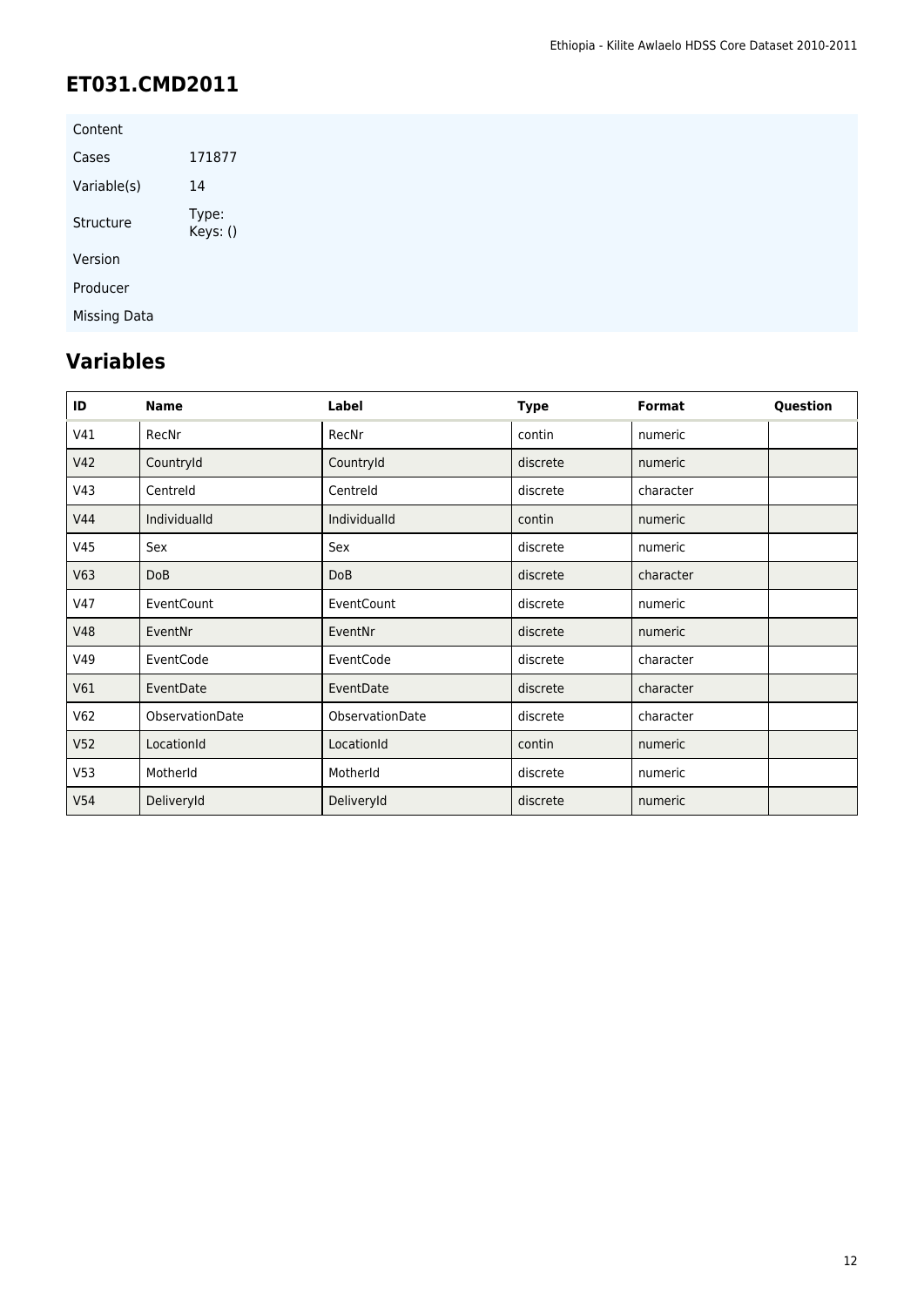Ethiopia - Kilite Awlaelo HDSS Core Dataset 2010-2011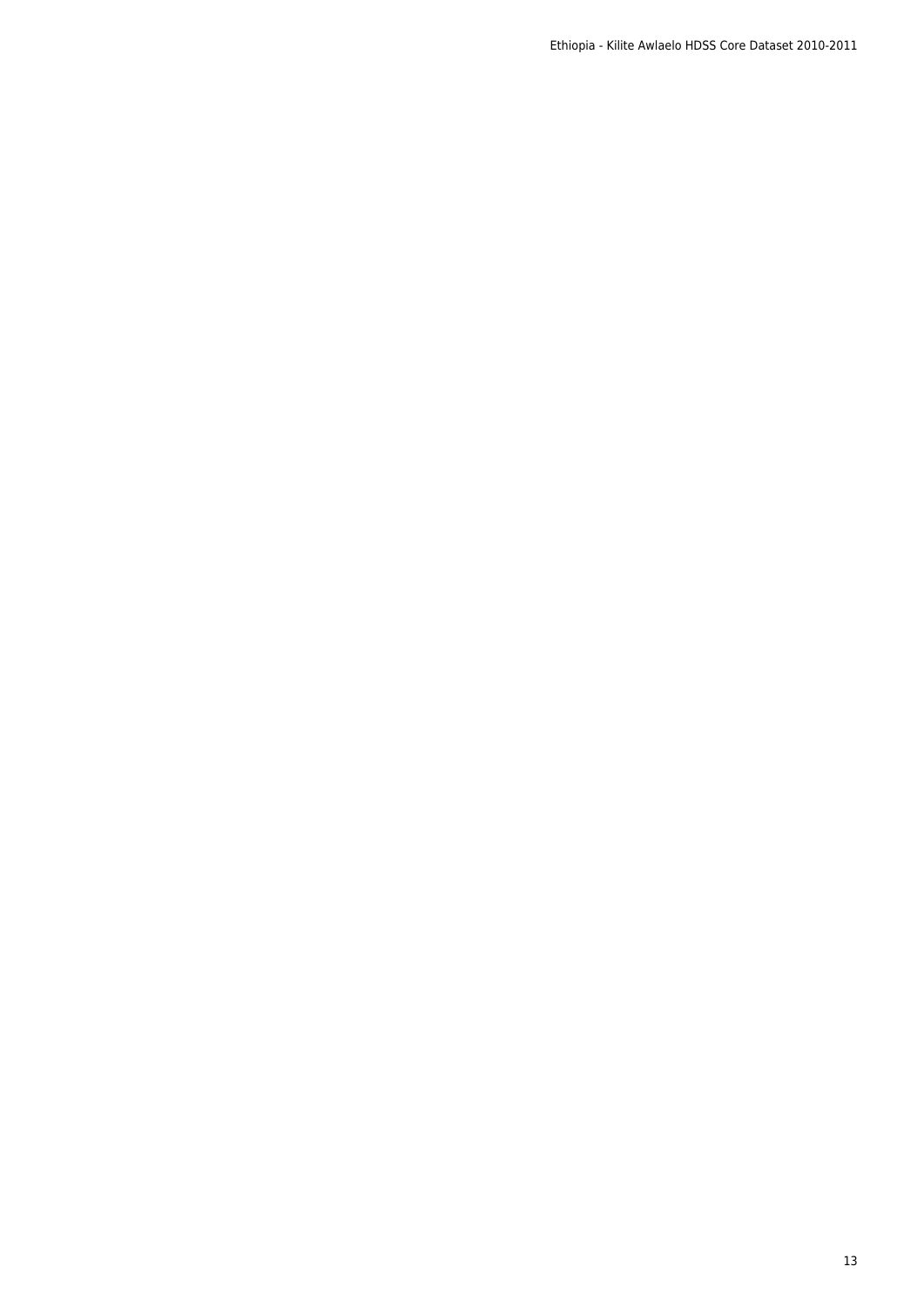# **RecNr (RecNr)**  File: ET031.CMD2011

#### **Overview**

Type: Continuous Format: numeric Decimals: 0 Range: 1-171877

Valid cases: 171877 Invalid: 0 Minimum: 1 Maximum: 171877 Mean: 85939 Standard deviation: 49616.8

#### **Description**

A sequential number uniquely identifying each record in the data file

# **CountryId (CountryId)**

File: ET031.CMD2011

#### **Overview**

Type: Discrete Format: numeric Decimals: 0 Range: 231-231

Valid cases: 171877 Invalid: 0

Valid cases: 171877

Invalid: 0

#### **Description**

ISO 3166-1 numeric code of the country where the surveillance site is situated

# **CentreId (CentreId)**

File: ET031.CMD2011

#### **Overview**

Type: Discrete Format: character Width: 5

#### **Description**

An identifier issued by INDEPTH to each member centre of the format CCNNS, Where CCNNS is the INDEPTH Member site code, constructed as follows:

- CC the ISO 3166-1 alpha-2 code of the country where the site is situated

- NN is a sequential number uniquely identifying an INDEPTH member centre within the country. Starting with 01 to 99, for a maximum of 99 centres per country

-S is a sequential character uniquely identifying the geographical surveillance site. Starting with 1 to 9, thereafter A to Z, for a maximum of 35 sites per centre

# **IndividualId (IndividualId)**

File: ET031.CMD2011

#### **Overview**

Type: Continuous Format: numeric Decimals: 0 Range: 1-77291

Valid cases: 171877 Invalid: 0 Minimum: 1 Maximum: 77291 Mean: 39419.5 Standard deviation: 22550.8

#### **Description**

A number uniquely identifying all the records belonging to a specific individual in the data file. This number is not the same as the identifier used by a contributing centre to be identify the individual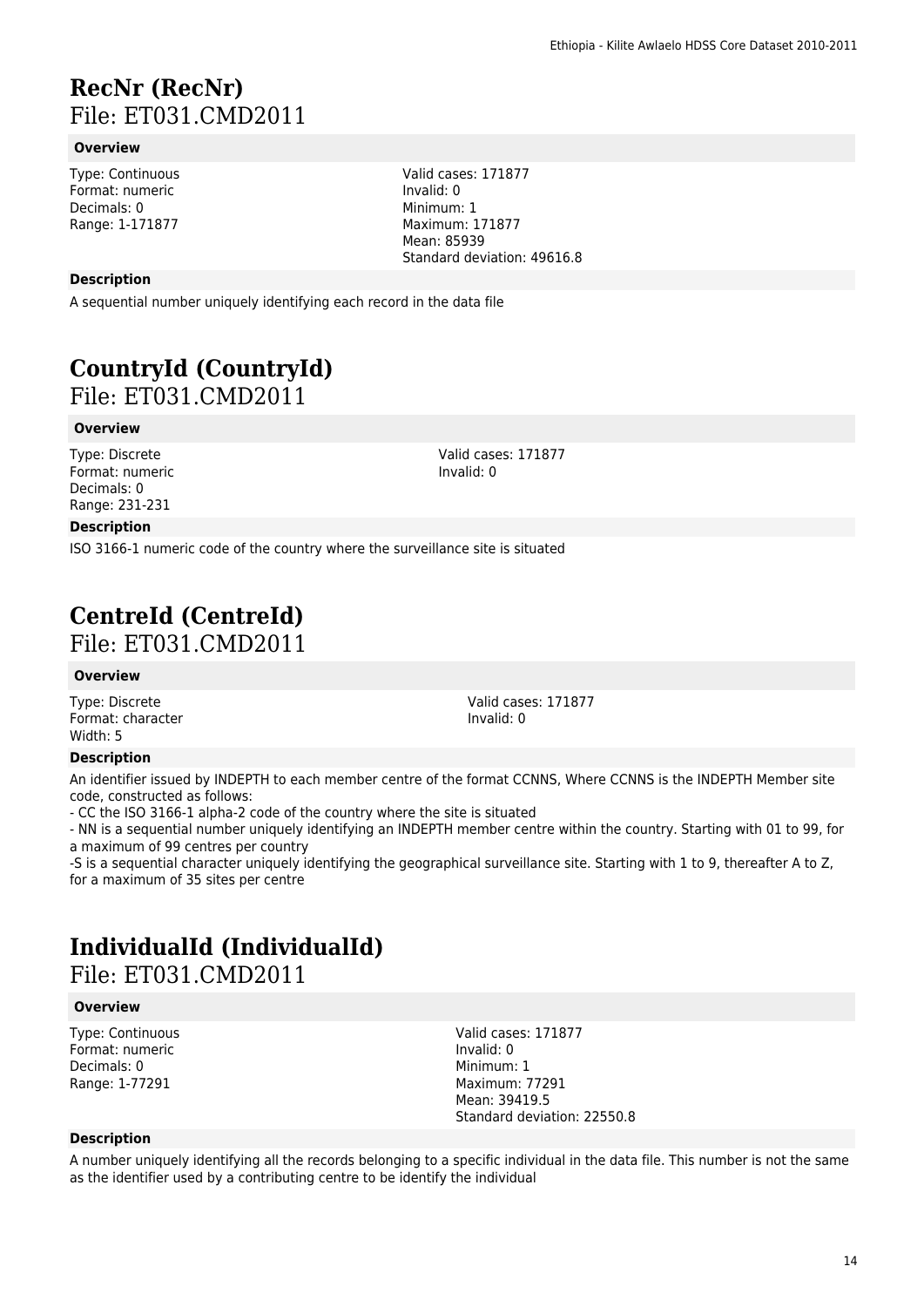# **Sex (Sex)**  File: ET031.CMD2011

#### **Overview**

Type: Discrete Format: numeric Decimals: 0 Range: 1-2

#### **Description**

Sex of the individual

# **DoB (DoB)**  File: ET031.CMD2011

#### **Overview**

Type: Discrete Format: character

#### Valid cases: 171877

#### **Description**

The date of birth of the individual Format YYYY-MM-DD

### **EventCount (EventCount)**  File: ET031.CMD2011

#### **Overview**

Type: Discrete Format: numeric Decimals: 0 Range: 2-9

#### **Description**

The total number of events associated with this individual in this data set

### **EventNr (EventNr)**  File: ET031.CMD2011

#### **Overview**

Type: Discrete Format: numeric Decimals: 0 Range: 1-9

Valid cases: 171877 Invalid: 0

Valid cases: 171877

Invalid: 0

#### **Description**

A number increasing from 1 to EventCount for each event record in order of event occured

### **EventCode (EventCode)**  File: ET031.CMD2011

#### **Overview**

Type: Discrete Format: character Width: 3 **Description**

Valid cases: 171877 Invalid: 0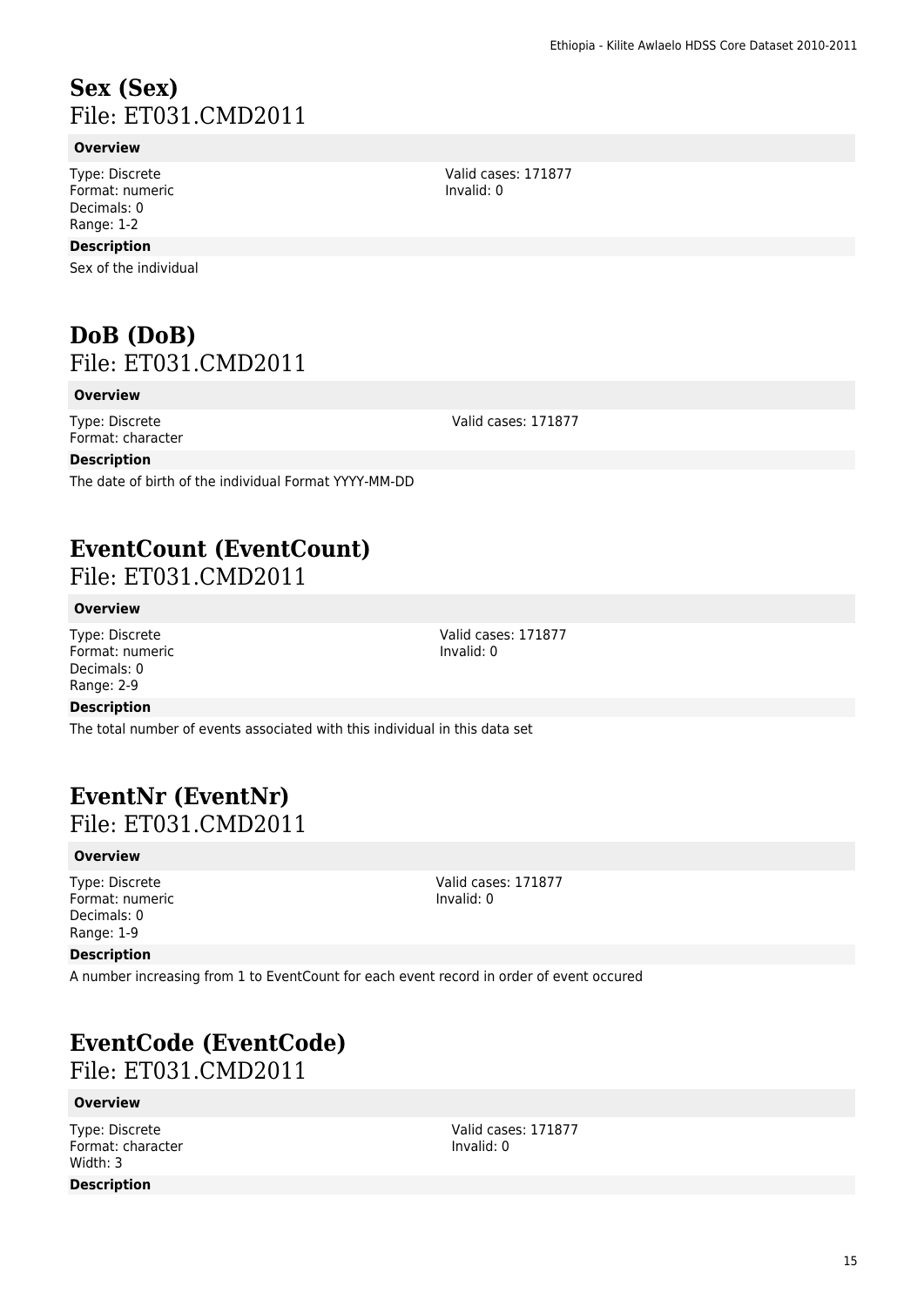### **EventCode (EventCode)**  File: ET031.CMD2011

A code which identifies the type of event that has occurred BTH - Birth ENU - Enumeration IMG - In-migration OMG - Out-Migration EXT - Location Exit ENT - Location Entry DTH - Death DLV - Delivery OBE - Observation End

- OBL Last Observation
- OBS Observation

### **EventDate (EventDate)**  File: ET031.CMD2011

### **Overview**

Type: Discrete Format: character

Valid cases: 171877

# **ObservationDate (ObservationDate)**

File: ET031.CMD2011

#### **Overview**

Type: Discrete Format: character Valid cases: 171872

#### **Description**

Date on which the event was observed (recorded), also known as surveillance visit date Format YYYY-MM-DD

# **LocationId (LocationId)**

File: ET031.CMD2011

#### **Overview**

Type: Continuous Format: numeric Decimals: 0 Range: 1-15870

Valid cases: 171873 Invalid: 4 Minimum: 1 Maximum: 15870 Mean: 7581.9 Standard deviation: 4413.1

#### **Description**

Unique identifier associated with a residence unit within the site and is the location where the individual was or became resident, when the event occurred. this identifier is not the same as the identifier used internally by the contributing centre

### **MotherId (MotherId)**  File: ET031.CMD2011

#### **Overview**

Type: Discrete Format: numeric Decimals: 0 **Description**

Valid cases: 0 Invalid: 171877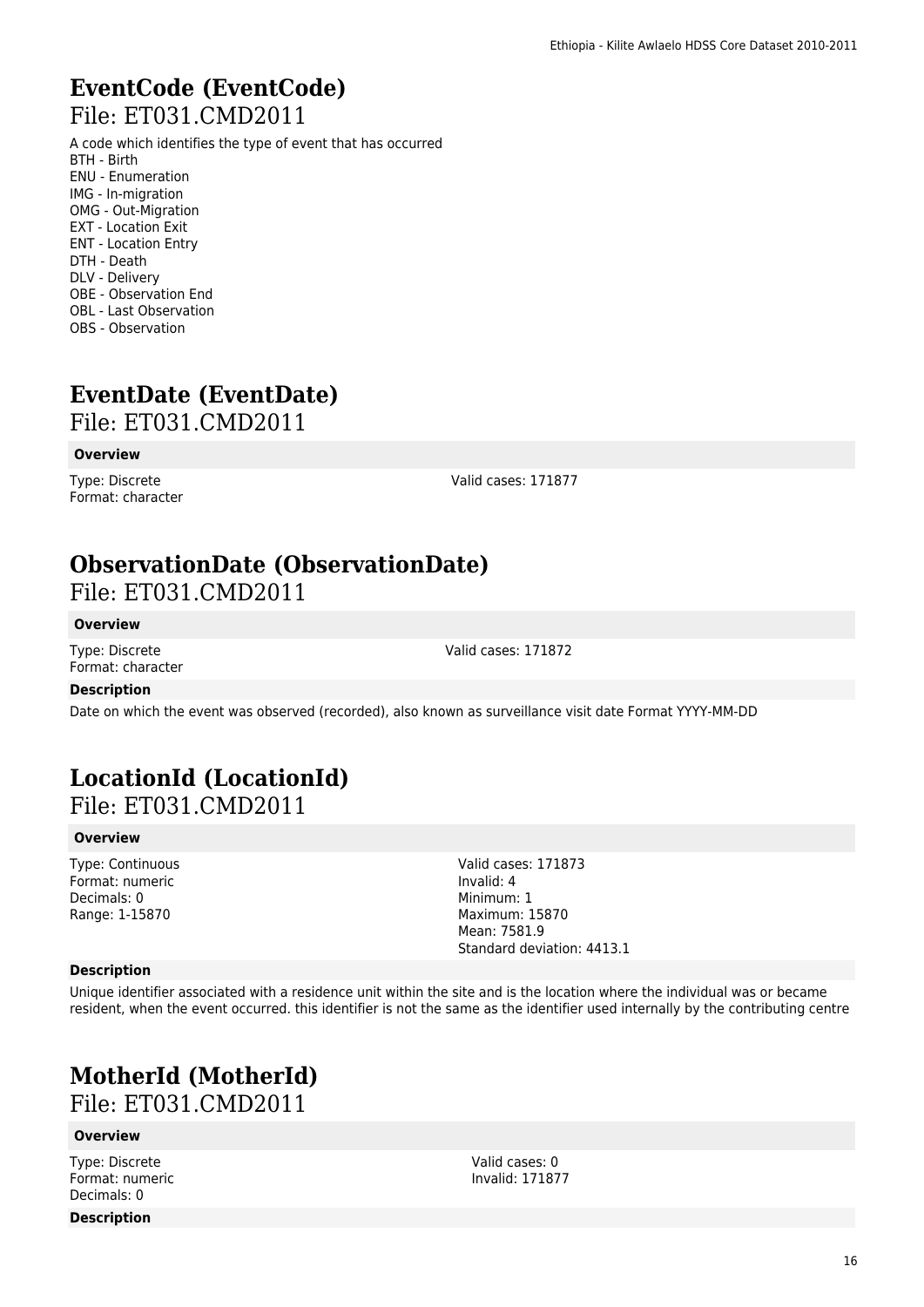# **MotherId (MotherId)**

File: ET031.CMD2011

The individual of the mother, only provided for BTH events

# **DeliveryId (DeliveryId)**  File: ET031.CMD2011

#### **Overview**

Type: Discrete Format: numeric Decimals: 0

Valid cases: 0 Invalid: 171877

#### **Description**

The RecNr of the delivery event associated with this birth